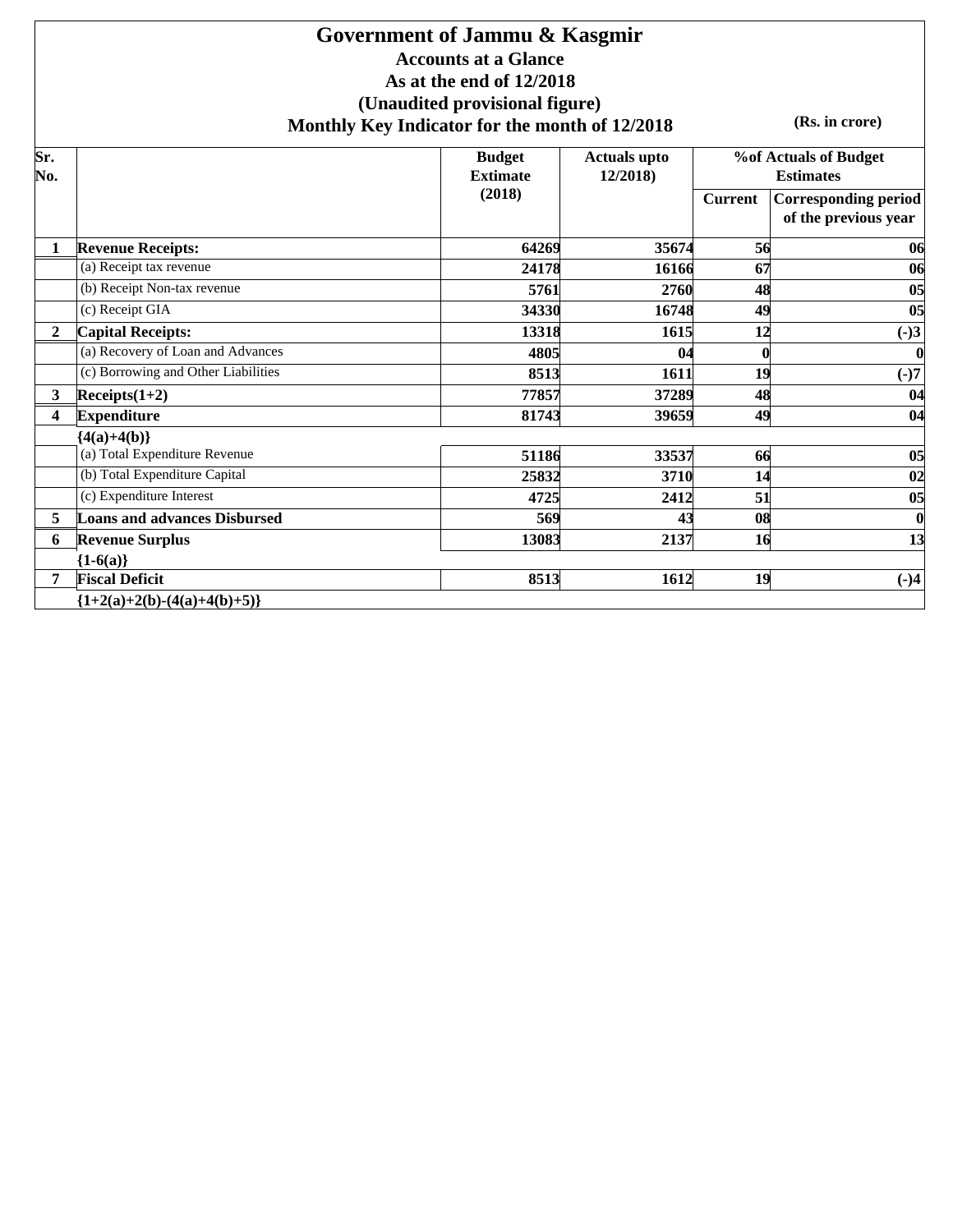|                 |                | <b>Monthly Trend</b><br>(Format of Progressive Figures) |                |                    |
|-----------------|----------------|---------------------------------------------------------|----------------|--------------------|
|                 |                |                                                         |                | (Rs. in crore)     |
|                 |                | <b>Receipt tax revenue</b>                              |                |                    |
| <b>Month</b>    | 2018-19        |                                                         | 2017-18        |                    |
|                 | Monthly $(\#)$ | Progressive(#)                                          | <b>Monthly</b> | <b>Progressive</b> |
| <b>April</b>    | 1727           | 1727                                                    | 1157           | 1157               |
| May             | 1703           | 3430                                                    | 1277           | 2434               |
| June            | 1537           | 4967                                                    | 1224           | 3658               |
| July            | 2075           | 7041                                                    | 2822           | 6480               |
| <b>Aguest</b>   | 1768           | 8809                                                    | 1366           | 7846               |
| September       | 1777           | 10586                                                   | 1597           | 9444               |
| <b>October</b>  | 1634           | 12220                                                   | 2038           | 11482              |
| <b>November</b> | 1803           | 14023                                                   | 1894           | 13376              |
| <b>December</b> | 2143           | 16166                                                   | 1569           | 14945              |
| <b>January</b>  |                |                                                         | 1728           | 16673              |
| February        |                |                                                         | 1757           | 18430              |
| <b>March</b>    |                |                                                         | 3647           | 22077              |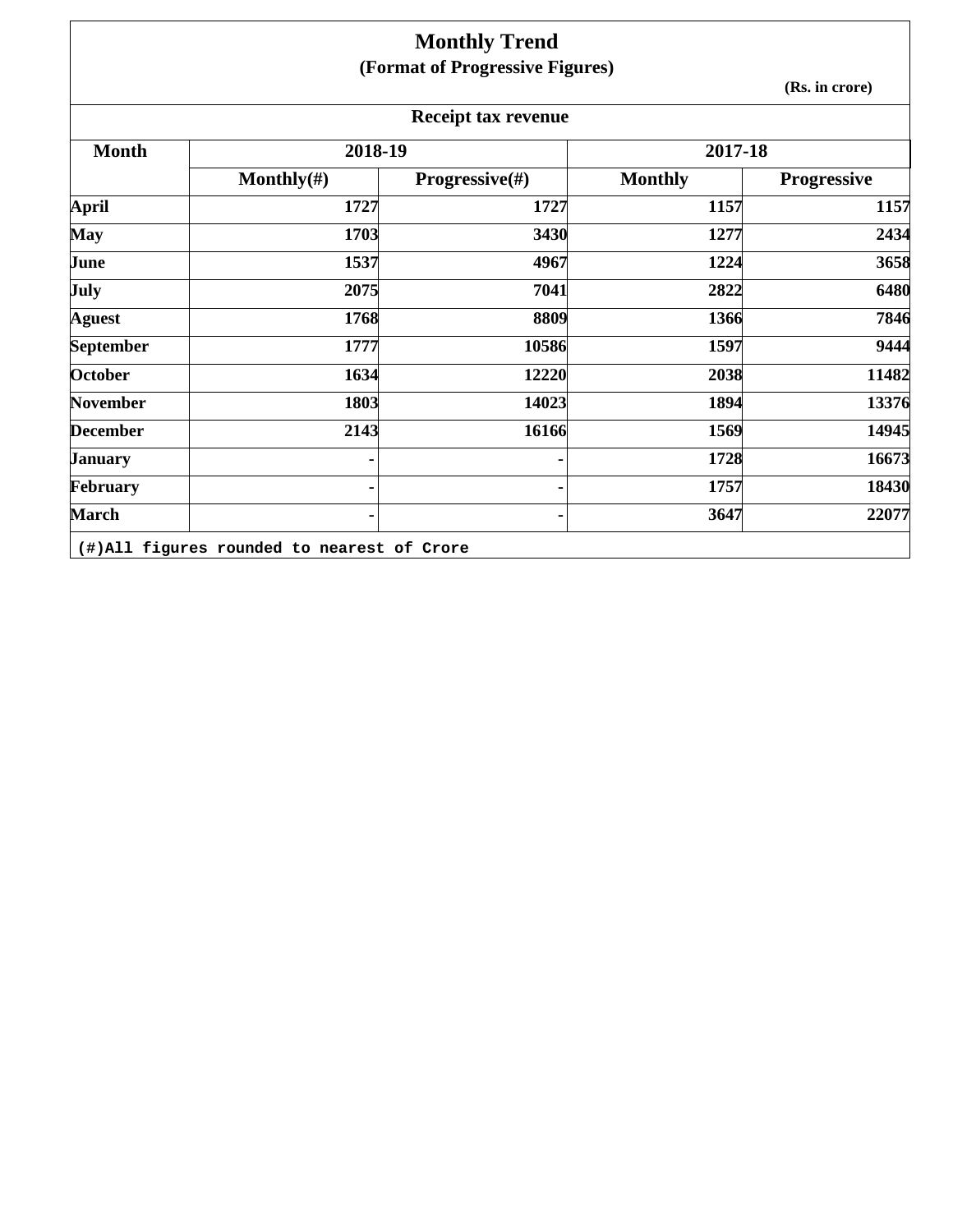|                 |                                            | <b>Monthly Trend</b>            |                |                    |
|-----------------|--------------------------------------------|---------------------------------|----------------|--------------------|
|                 |                                            | (Format of Progressive Figures) |                | (Rs. in crore)     |
|                 |                                            | <b>Receipt Non-tax revenue</b>  |                |                    |
| <b>Month</b>    | 2018-19                                    |                                 | 2017-18        |                    |
|                 | Monthly $(\#)$                             | Progressive(#)                  | <b>Monthly</b> | <b>Progressive</b> |
| April           | 206                                        | 206                             | 352            | 352                |
| <b>May</b>      | 240                                        | 446                             | 367            | 719                |
| June            | 354                                        | 800                             | 258            | 976                |
| July            | 283                                        | 1083                            | 336            | 1312               |
| <b>Aguest</b>   | 234                                        | 1317                            | 283            | 1595               |
| September       | 408                                        | 1724                            | 276            | 1871               |
| <b>October</b>  | 234                                        | 1958                            | 197            | 2068               |
| <b>November</b> | 375                                        | 2333                            | 942            | 3010               |
| <b>December</b> | 427                                        | 2760                            | 299            | 3309               |
| <b>January</b>  |                                            |                                 | 223            | 3533               |
| February        |                                            |                                 | 222            | 3755               |
| <b>March</b>    |                                            |                                 | 729            | 4484               |
|                 | (#)All figures rounded to nearest of Crore |                                 |                |                    |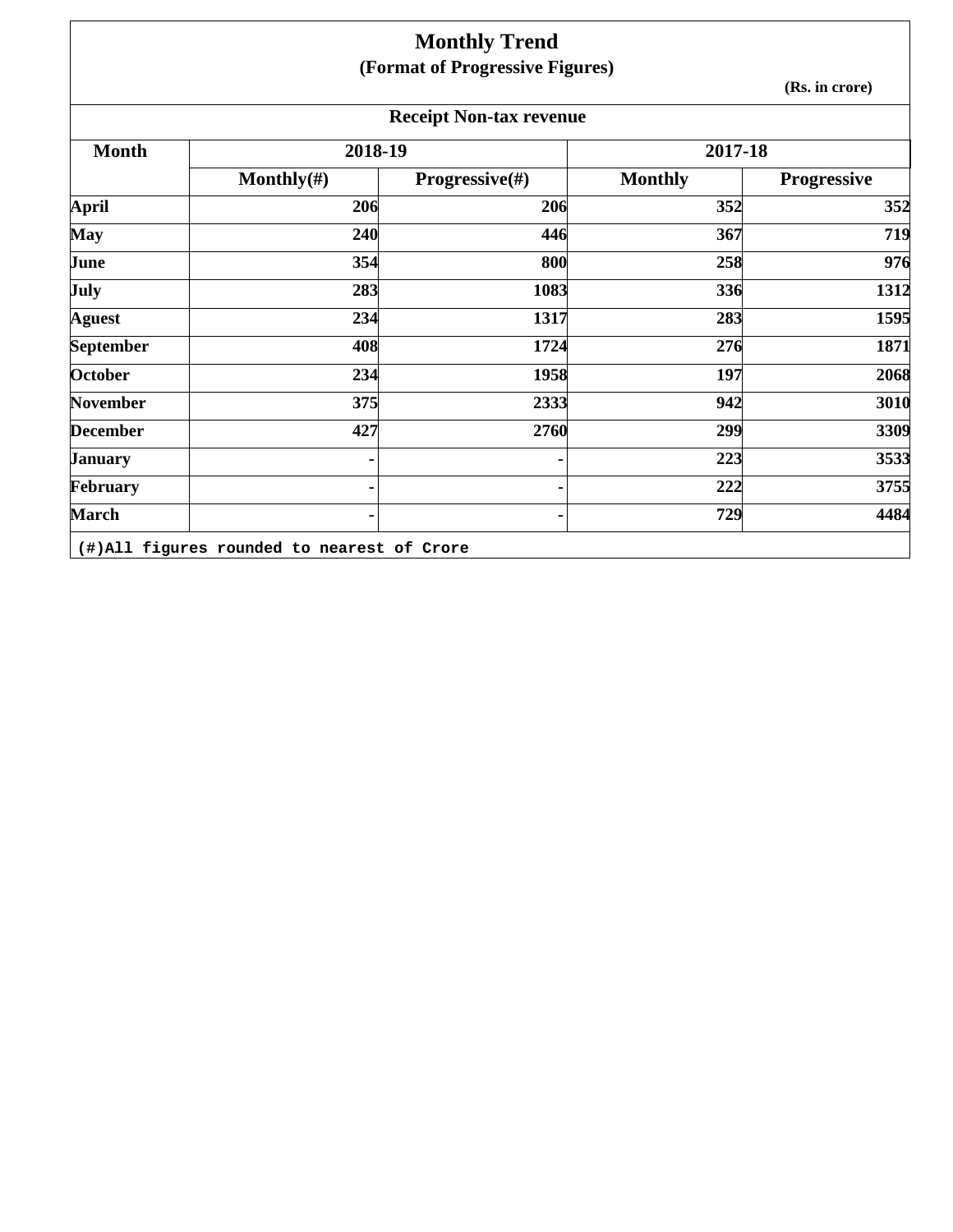|                  |                | <b>Monthly Trend</b>            |                |                    |
|------------------|----------------|---------------------------------|----------------|--------------------|
|                  |                | (Format of Progressive Figures) |                |                    |
|                  |                |                                 |                | (Rs. in crore)     |
|                  |                | <b>Receipt GIA</b>              |                |                    |
| <b>Month</b>     | 2018-19        |                                 | 2017-18        |                    |
|                  | Monthly $(\#)$ | <b>Progressive</b> $(\#)$       | <b>Monthly</b> | <b>Progressive</b> |
| <b>April</b>     | 1318           | 1318                            | 200            | 200                |
| <b>May</b>       | 1851           | 3168                            | 2151           | 2351               |
| June             | 1815           | 4983                            | 1988           | 4339               |
| July             | 2567           | 7550                            | 3674           | 8013               |
| <b>Aguest</b>    | 1646           | 9197                            | 1212           | 9225               |
| <b>September</b> | 2736           | 11932                           | 1781           | 11006              |
| October          | 1180           | 13113                           | 1184           | 12190              |
| November         | 1793           | 14905                           | 1639           | 13829              |
| <b>December</b>  | 1842           | 16748                           | 1728           | 15557              |
| <b>January</b>   |                |                                 | 1102           | 16660              |
| February         |                |                                 | 2423           | 19083              |
| <b>March</b>     |                |                                 | 2878           | 21961              |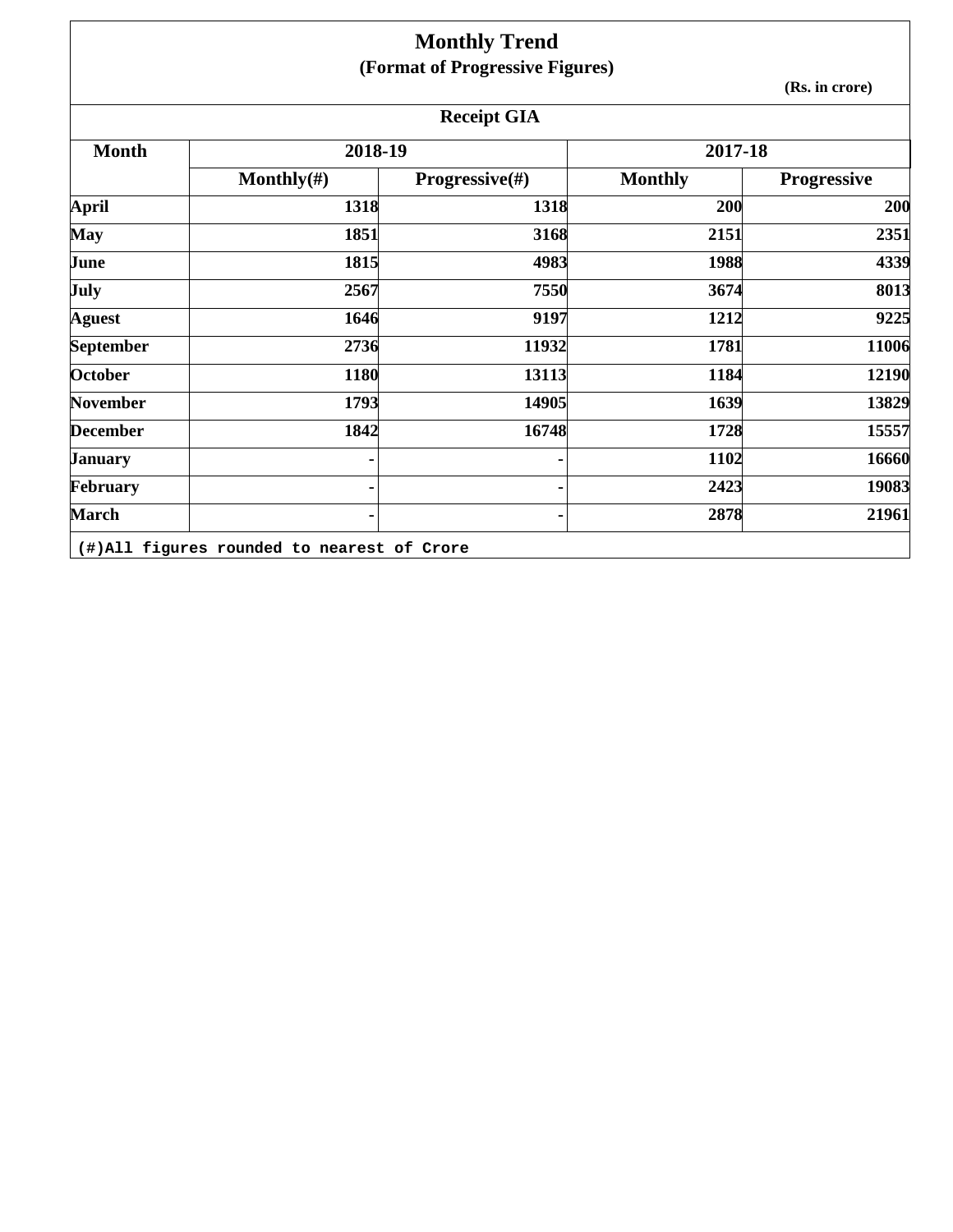|                  |                                            | <b>Monthly Trend</b><br>(Format of Progressive Figures) |                |                    |
|------------------|--------------------------------------------|---------------------------------------------------------|----------------|--------------------|
|                  |                                            |                                                         |                | (Rs. in crore)     |
|                  |                                            | <b>Recovery of Loan and Advances</b>                    |                |                    |
| <b>Month</b>     | 2018-19                                    |                                                         | 2017-18        |                    |
|                  | Monthly $(\#)$                             | <b>Progressive</b> $(\#)$                               | <b>Monthly</b> | <b>Progressive</b> |
| <b>April</b>     |                                            |                                                         |                |                    |
| May              | 01                                         | 02                                                      |                |                    |
| June             |                                            | 02                                                      |                |                    |
| July             |                                            | 02                                                      |                | 01                 |
| <b>Aguest</b>    |                                            | 02                                                      |                | 01                 |
| <b>September</b> |                                            | 02                                                      |                | 01                 |
| October          |                                            | 03                                                      |                | 01                 |
| <b>November</b>  |                                            | 03                                                      |                | 01                 |
| <b>December</b>  | 01                                         | 04                                                      |                | 01                 |
| <b>January</b>   |                                            |                                                         |                | 02                 |
| February         |                                            |                                                         | 02             | 04                 |
| <b>March</b>     |                                            |                                                         | 01             | 04                 |
|                  | (#)All figures rounded to nearest of Crore |                                                         |                |                    |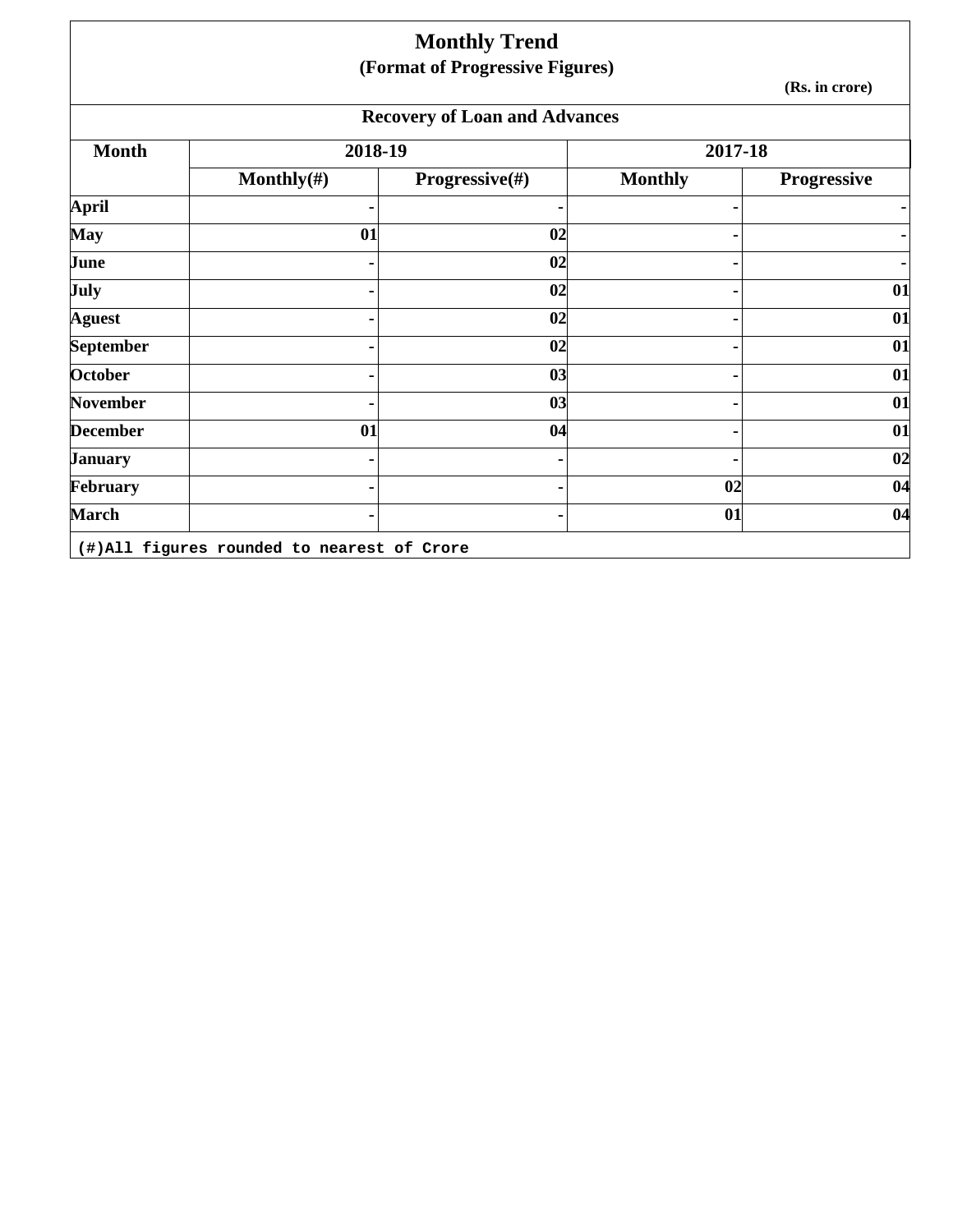## **Monthly Trend (Format of Progressive Figures)**

**(Rs. in crore)**

# **Borrowing and Other Liabilities**

|                |                           |                | 2017-18            |
|----------------|---------------------------|----------------|--------------------|
| Monthly $(\#)$ | <b>Progressive</b> $(\#)$ | <b>Monthly</b> | <b>Progressive</b> |
| $(-)292$       | $(-)292$                  | 443            | 443                |
| $(-)595$       | $(-)887$                  | 911            | 1354               |
| 784            | $(-)104$                  | 686            | 2040               |
| $(-)329$       | $(-)432$                  | $(-)3443$      | $(-)1403$          |
| 817            | 385                       | 2364           | 960                |
| $(-)555$       | $(-)169$                  | $(-)2009$      | $(-)1048$          |
| 1421           | 1252                      | $(-)38$        | $(-)1086$          |
| 235            | 1487                      | 866            | $(-)221$           |
| 124            | 1611                      | $(-)568$       | $(-)789$           |
| ٠              |                           | 1174           | 385                |
| ۰              |                           | $(-)1189$      | $(-)804$           |
| ۰              |                           | 2423           | 1620               |
|                |                           |                |                    |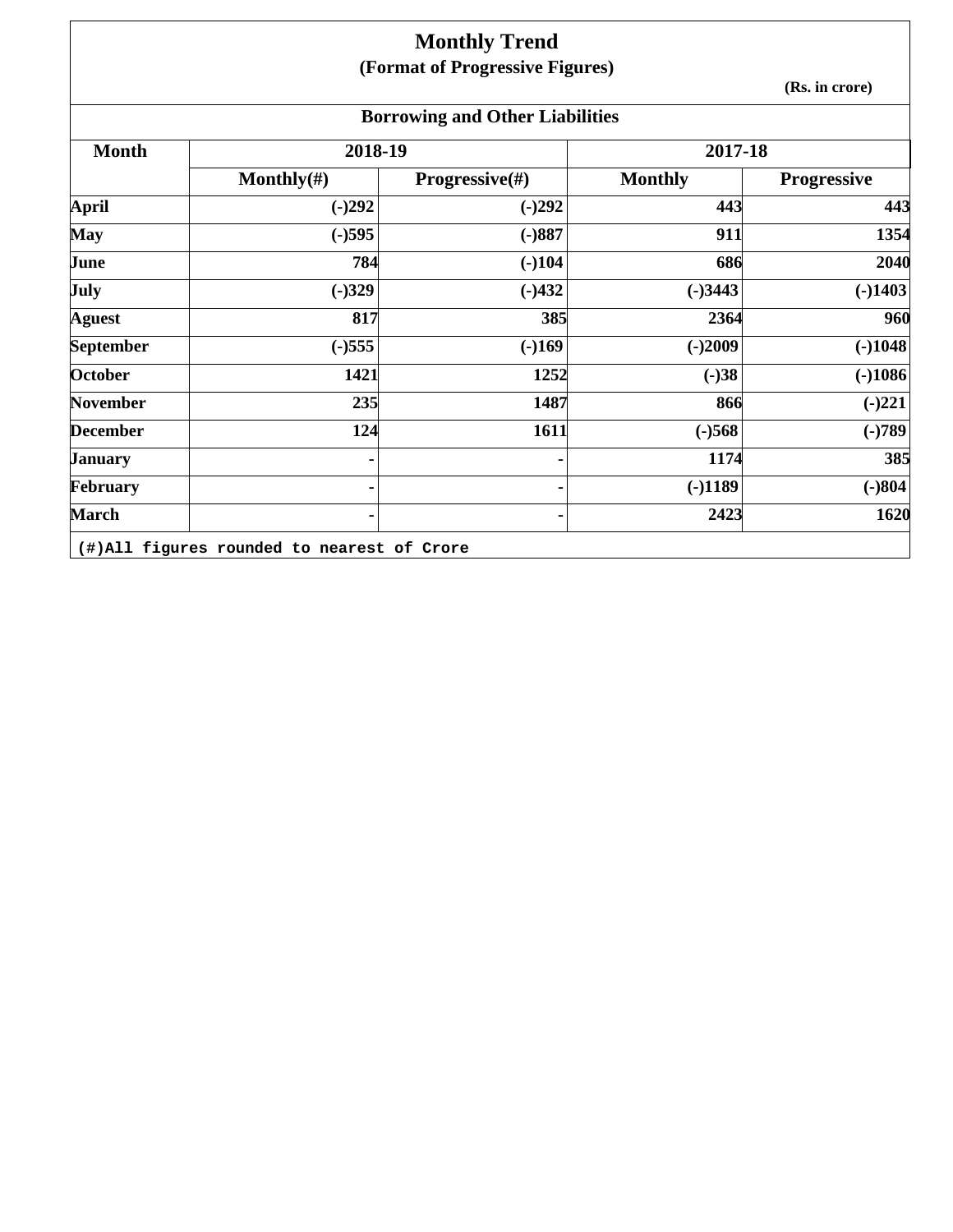|                  |                | <b>Monthly Trend</b><br>(Format of Progressive Figures) |                |                    |
|------------------|----------------|---------------------------------------------------------|----------------|--------------------|
|                  |                |                                                         |                | (Rs. in crore)     |
|                  |                | <b>Total Receipt</b>                                    |                |                    |
| <b>Month</b>     | 2018-19        |                                                         | 2017-18        |                    |
|                  | Monthly $(\#)$ | <b>Progressive</b> $(\#)$                               | <b>Monthly</b> | <b>Progressive</b> |
| <b>April</b>     | 2959           | 2959                                                    | 2152           | 2152               |
| <b>May</b>       | 3200           | 6159                                                    | 4706           | 6858               |
| June             | 4490           | 10648                                                   | 4156           | 11013              |
| July             | 4596           | 15244                                                   | 3389           | 14403              |
| <b>Aguest</b>    | 4465           | 19710                                                   | 5225           | 19627              |
| <b>September</b> | 4366           | 24075                                                   | 1645           | 21274              |
| October          | 4469           | 28546                                                   | 3381           | 24655              |
| <b>November</b>  | 4206           | 32751                                                   | 5341           | 29995              |
| <b>December</b>  | 4537           | 37289                                                   | 3028           | 33023              |
| <b>January</b>   |                |                                                         | 4227           | 37253              |
| February         |                |                                                         | 3215           | 40468              |
| <b>March</b>     |                |                                                         | 9678           | 50146              |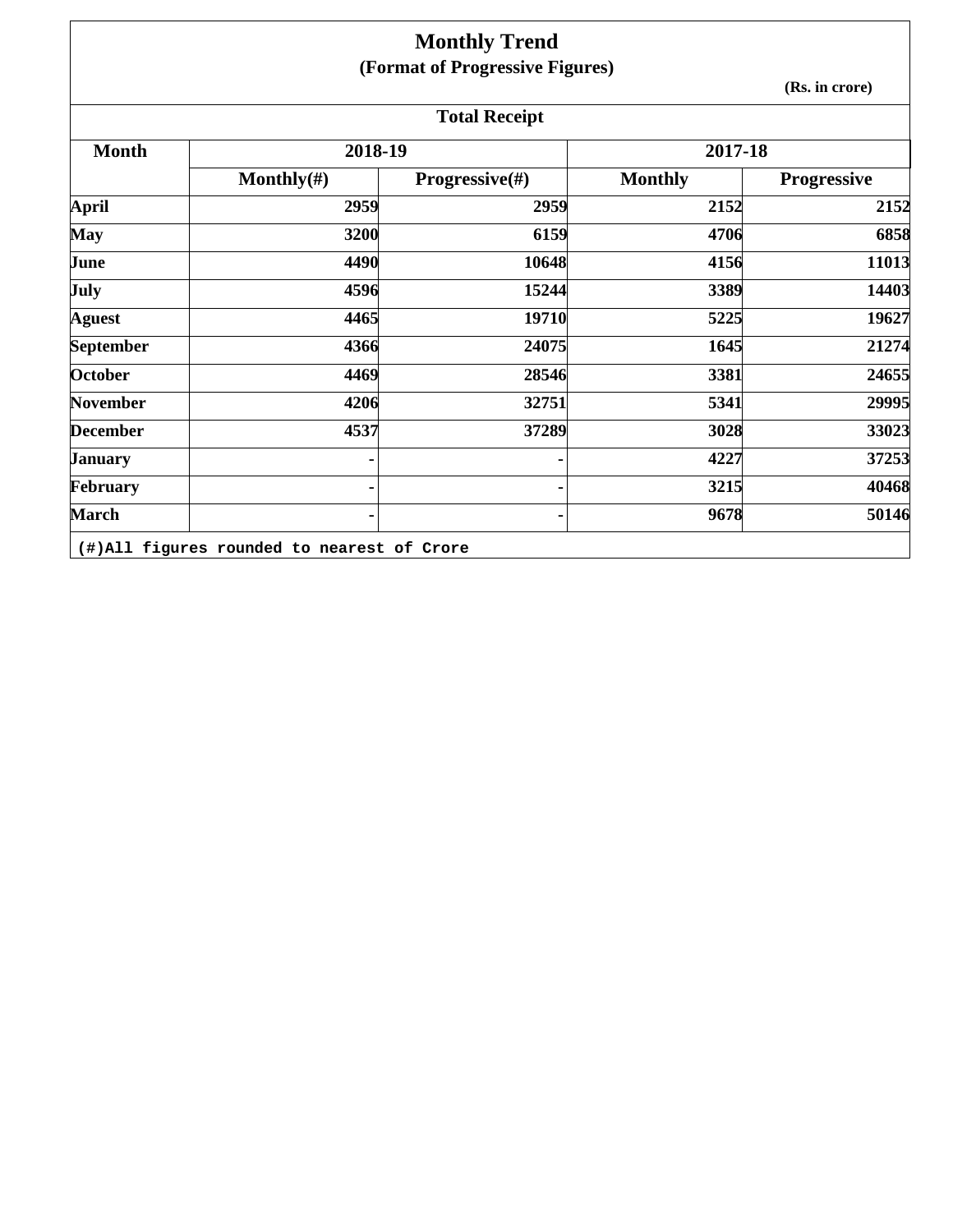## **Monthly Trend (Format of Progressive Figures)**

**(Rs. in crore)**

|                 |                | <b>Total Expenditure Revenue</b> |                |                    |
|-----------------|----------------|----------------------------------|----------------|--------------------|
| <b>Month</b>    | 2018-19        |                                  | 2017-18        |                    |
|                 | Monthly $(\#)$ | <b>Progressive</b> $(\#)$        | <b>Monthly</b> | <b>Progressive</b> |
| <b>April</b>    | 2819           | 2819                             | 1972           | 1972               |
| <b>May</b>      | 3165           | 5983                             | 4231           | 6203               |
| June            | 4223           | 10206                            | 3661           | 9864               |
| <b>July</b>     | 3974           | 14181                            | 2666           | 12530              |
| <b>Aguest</b>   | 4096           | 18276                            | 4888           | 17418              |
| September       | 3645           | 21921                            | 1388           | 18806              |
| October         | 4156           | 26077                            | 2822           | 21629              |
| <b>November</b> | 3619           | 29696                            | 4664           | 26292              |
| <b>December</b> | 3840           | 33537                            | 2411           | 28703              |
| <b>January</b>  |                |                                  | 3065           | 31768              |
| February        |                |                                  | 2795           | 34563              |
| <b>March</b>    |                |                                  | 5431           | 39993              |

**(#)All figures rounded to nearest of Crore**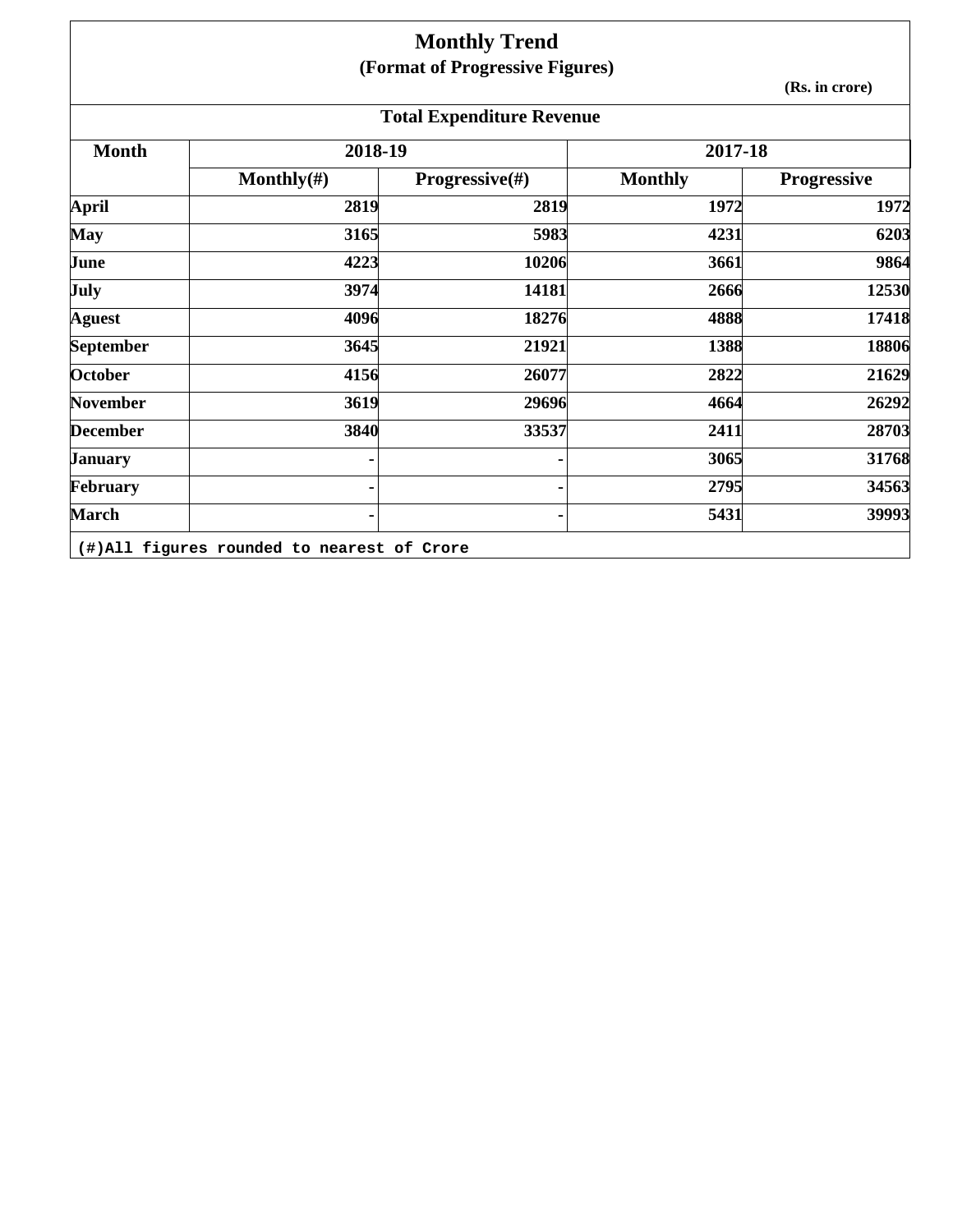|                 |                | <b>Monthly Trend</b>             |                |                    |
|-----------------|----------------|----------------------------------|----------------|--------------------|
|                 |                | (Format of Progressive Figures)  |                | (Rs. in crore)     |
|                 |                | <b>Total Expenditure Capital</b> |                |                    |
| <b>Month</b>    | 2018-19        |                                  | 2017-18        |                    |
|                 | Monthly $(\#)$ | <b>Progressive</b> $(\#)$        | <b>Monthly</b> | <b>Progressive</b> |
| <b>April</b>    | 139            | 139                              | 180            | 180                |
| <b>May</b>      | 35             | 174                              | 475            | 655                |
| June            | 267            | 441                              | 495            | 1150               |
| July            | 607            | 1048                             | 722            | 1872               |
| <b>Aguest</b>   | 367            | 1415                             | 337            | 2210               |
| September       | 712            | 2126                             | 258            | 2467               |
| October         | 312            | 2438                             | 560            | 3027               |
| <b>November</b> | 586            | 3024                             | 677            | 3704               |
| <b>December</b> | 686            | 3710                             | 617            | 4321               |
| <b>January</b>  |                |                                  | 1160           | 5481               |
| February        | ۰              |                                  | 420            | 5901               |
| <b>March</b>    | ۰              |                                  | 4227           | 10128              |

**(#)All figures rounded to nearest of Crore**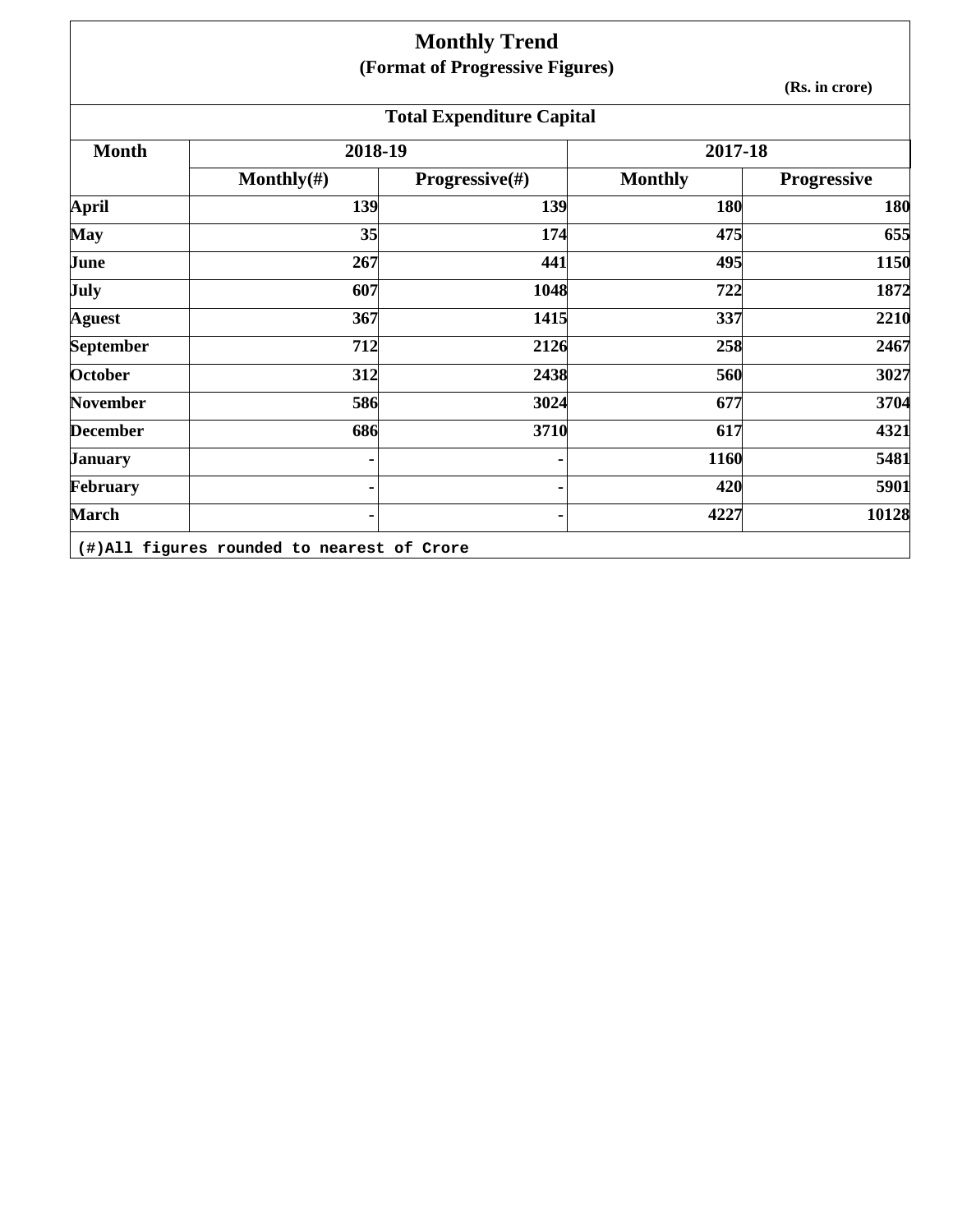|                 |                                            | <b>Monthly Trend</b><br>(Format of Progressive Figures) |                |                    |
|-----------------|--------------------------------------------|---------------------------------------------------------|----------------|--------------------|
|                 |                                            |                                                         |                | (Rs. in crore)     |
|                 |                                            | <b>Expenditure Interest</b>                             |                |                    |
| <b>Month</b>    | 2018-19                                    |                                                         | 2017-18        |                    |
|                 | Monthly $(\#)$                             | Progressive(#)                                          | <b>Monthly</b> | <b>Progressive</b> |
| <b>April</b>    | 192                                        | 192                                                     |                | $\blacksquare$     |
| <b>May</b>      | 173                                        | 366                                                     | 1580           | 1580               |
| June            | 240                                        | 606                                                     | 127            | 1707               |
| July            | 382                                        | 987                                                     | 504            | 2211               |
| <b>Aguest</b>   | 311                                        | 1298                                                    | 255            | 2466               |
| September       | 212                                        | 1510                                                    | 203            | 2669               |
| <b>October</b>  | 489                                        | 1999                                                    | 405            | 3075               |
| <b>November</b> | 165                                        | 2163                                                    | 147            | 3222               |
| <b>December</b> | 249                                        | 2412                                                    | 239            | 3460               |
| <b>January</b>  |                                            |                                                         | 380            | 3840               |
| February        |                                            |                                                         | 258            | 4097               |
| <b>March</b>    |                                            |                                                         | 472            | 4570               |
|                 | (#)All figures rounded to nearest of Crore |                                                         |                |                    |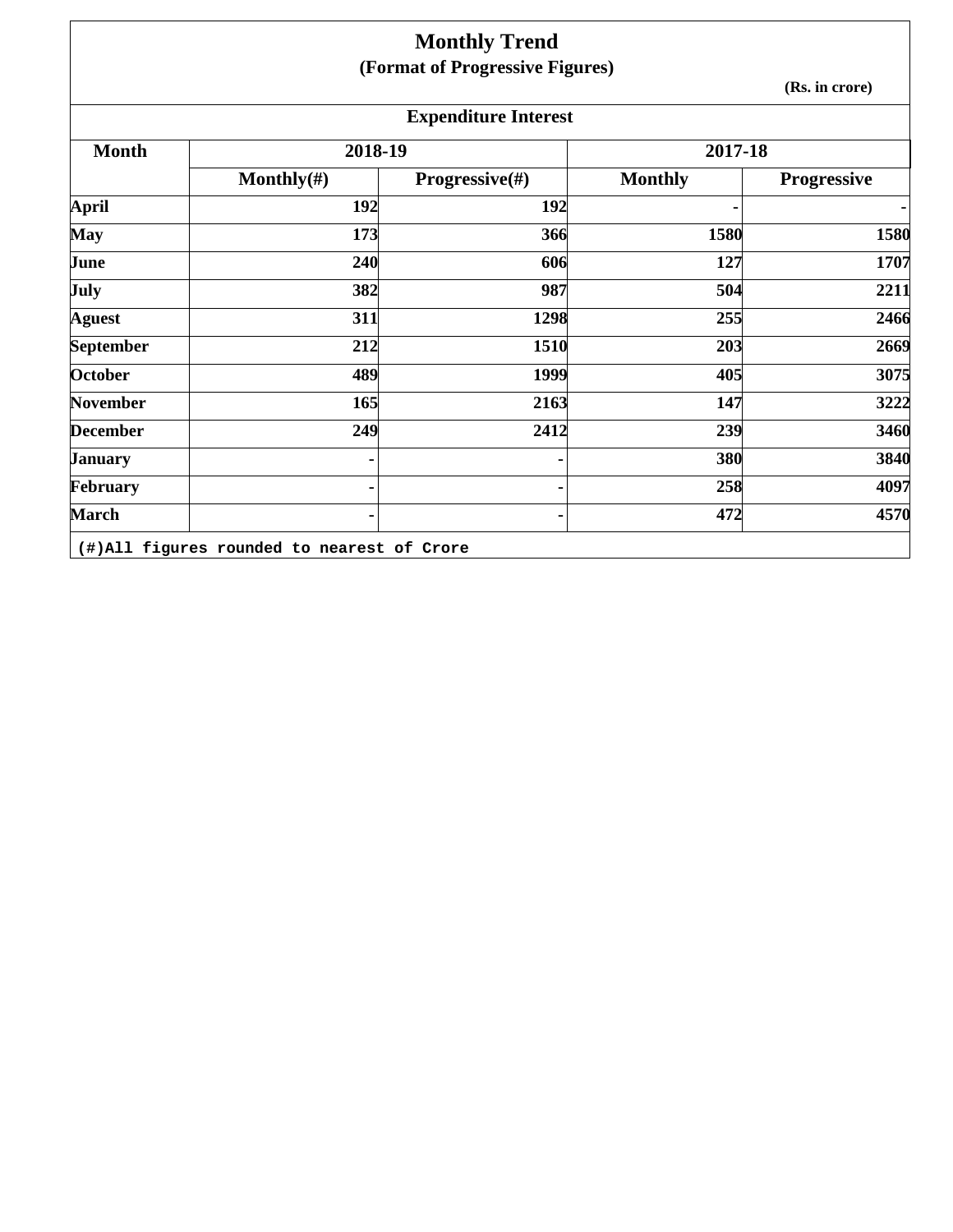|                 |                                            | <b>Monthly Trend</b><br>(Format of Progressive Figures) |                |                    |
|-----------------|--------------------------------------------|---------------------------------------------------------|----------------|--------------------|
|                 |                                            |                                                         |                | (Rs. in crore)     |
|                 |                                            | <b>Loan and Advances Disbursed</b>                      |                |                    |
| <b>Month</b>    | 2018-19                                    |                                                         | 2017-18        |                    |
|                 | Monthly $(\#)$                             | Progressive(#)                                          | <b>Monthly</b> | <b>Progressive</b> |
| April           |                                            |                                                         |                | - 1                |
| <b>May</b>      |                                            | 01                                                      |                |                    |
| June            |                                            | 01                                                      |                |                    |
| July            | 15                                         | 16                                                      |                | ٠                  |
| <b>Aguest</b>   | 03                                         | 19                                                      |                |                    |
| September       | 09                                         | 28                                                      |                |                    |
| October         | 03                                         | 31                                                      |                |                    |
| <b>November</b> |                                            | 31                                                      |                |                    |
| <b>December</b> | 11                                         | 43                                                      |                |                    |
| January         |                                            |                                                         | 0 <sub>3</sub> | 03                 |
| February        |                                            |                                                         | 01             | 04                 |
| <b>March</b>    |                                            |                                                         | 21             | 25                 |
|                 | (#)All figures rounded to nearest of Crore |                                                         |                |                    |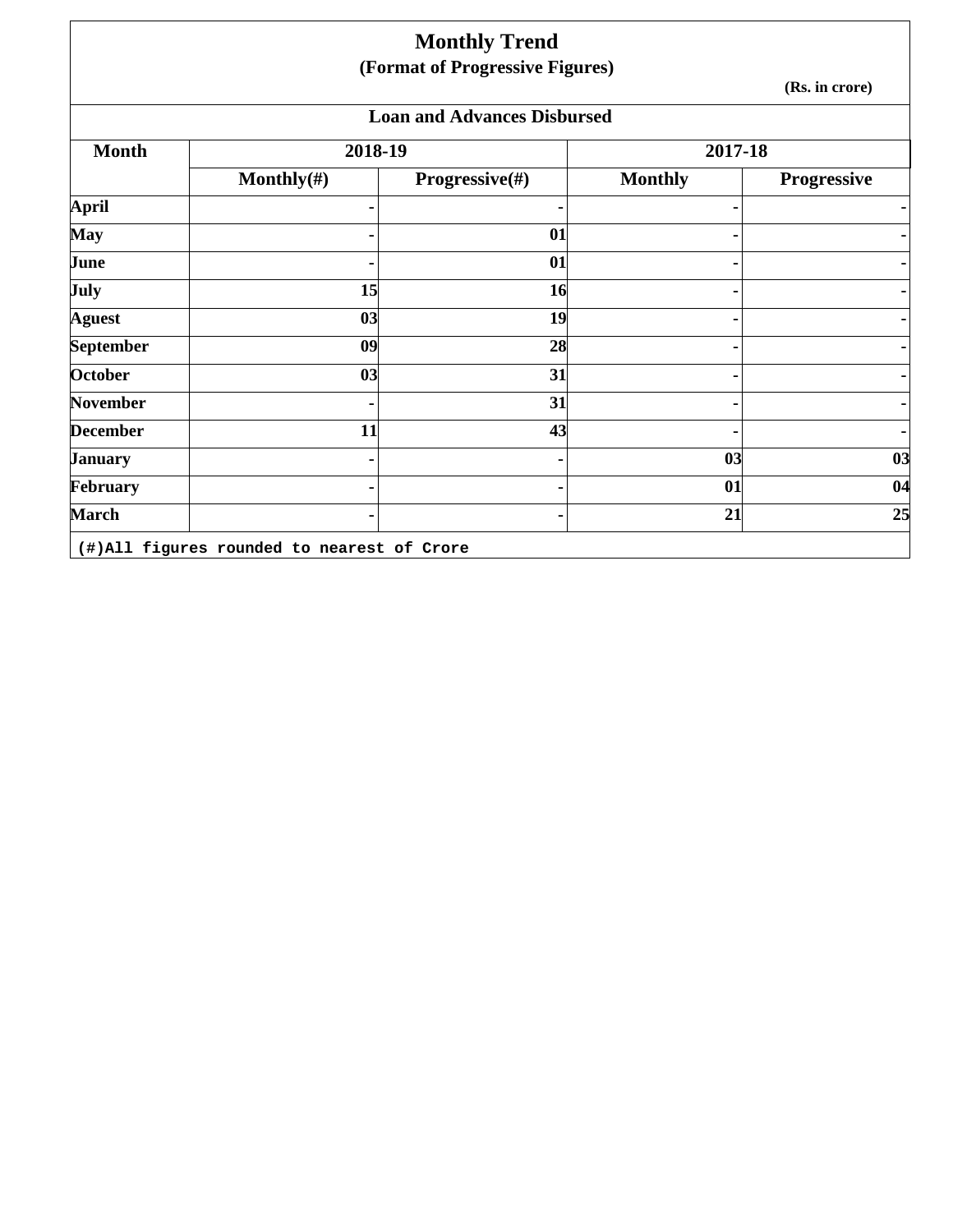|                  |                | <b>Monthly Trend</b><br>(Format of Progressive Figures) |                |                    |
|------------------|----------------|---------------------------------------------------------|----------------|--------------------|
|                  |                |                                                         |                | (Rs. in crore)     |
|                  |                | <b>Revenue Surplus</b>                                  |                |                    |
| <b>Month</b>     | 2018-19        |                                                         | 2017-18        |                    |
|                  | Monthly $(\#)$ | <b>Progressive</b> $(\#)$                               | <b>Monthly</b> | <b>Progressive</b> |
| <b>April</b>     | 432            | 432                                                     | $(-)263$       | $(-)263$           |
| <b>May</b>       | 629            | 1061                                                    | $(-)436$       | $(-)699$           |
| June             | $(-)517$       | 544                                                     | $(-)191$       | $(-)891$           |
| July             | 951            | 1493                                                    | 4166           | 3275               |
| <b>Aguest</b>    | $(-)448$       | 1047                                                    | $(-)2027$      | 1248               |
| <b>September</b> | 1276           | 2321                                                    | 2266           | 3515               |
| <b>October</b>   | $(-)1108$      | 1214                                                    | 597            | 4111               |
| <b>November</b>  | 352            | 1565                                                    | $(-)189$       | 3923               |
| <b>December</b>  | 572            | 2137                                                    | 1185           | 5108               |
| <b>January</b>   |                |                                                         | $(-)12$        | 5098               |
| February         |                |                                                         | 1607           | 6705               |
| <b>March</b>     |                |                                                         | 1823           | 8529               |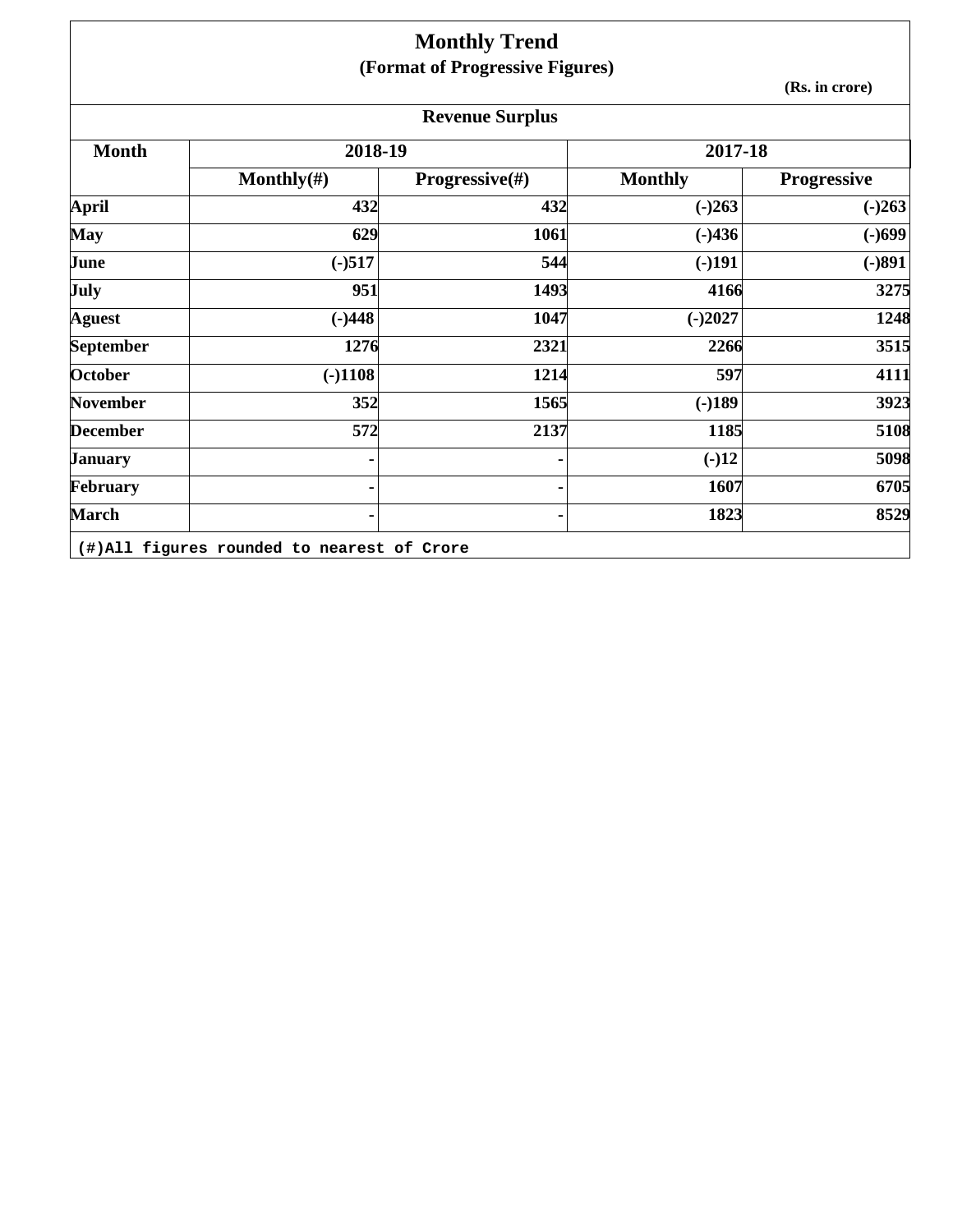|                       |                | <b>Monthly Trend</b><br>(Format of Progressive Figures) |                |             |  |  |  |  |  |
|-----------------------|----------------|---------------------------------------------------------|----------------|-------------|--|--|--|--|--|
|                       |                | (Rs. in crore)                                          |                |             |  |  |  |  |  |
| <b>Fiscal Dificit</b> |                |                                                         |                |             |  |  |  |  |  |
| <b>Month</b>          | 2018-19        |                                                         | 2017-18        |             |  |  |  |  |  |
|                       | Monthly $(\#)$ | Progressive(#)                                          | <b>Monthly</b> | Progressive |  |  |  |  |  |
| <b>April</b>          | $(-)293$       | $(-)293$                                                | 443            | 443         |  |  |  |  |  |
| <b>May</b>            | $(-)595$       | $(-)888$                                                | 911            | 1354        |  |  |  |  |  |
| June                  | 784            | $(-)104$                                                | 686            | 2041        |  |  |  |  |  |
| July                  | $(-)329$       | $(-)431$                                                | $(-)3444$      | $(-)1404$   |  |  |  |  |  |
| <b>Aguest</b>         | 818            | 385                                                     | 2364           | 961         |  |  |  |  |  |
| September             | $(-)555$       | $(-)169$                                                | $(-)2008$      | $(-)1049$   |  |  |  |  |  |
| <b>October</b>        | 1423           | 1252                                                    | $(-)37$        | $(-)1085$   |  |  |  |  |  |
| <b>November</b>       | 234            | 1487                                                    | 866            | $(-)220$    |  |  |  |  |  |
| <b>December</b>       | 124            | 1612                                                    | $(-)568$       | $(-)788$    |  |  |  |  |  |
| <b>January</b>        |                |                                                         | 1175           | 384         |  |  |  |  |  |
| February              |                |                                                         | $(-)1188$      | $(-)804$    |  |  |  |  |  |
| <b>March</b>          |                |                                                         | 2424           | 1620        |  |  |  |  |  |